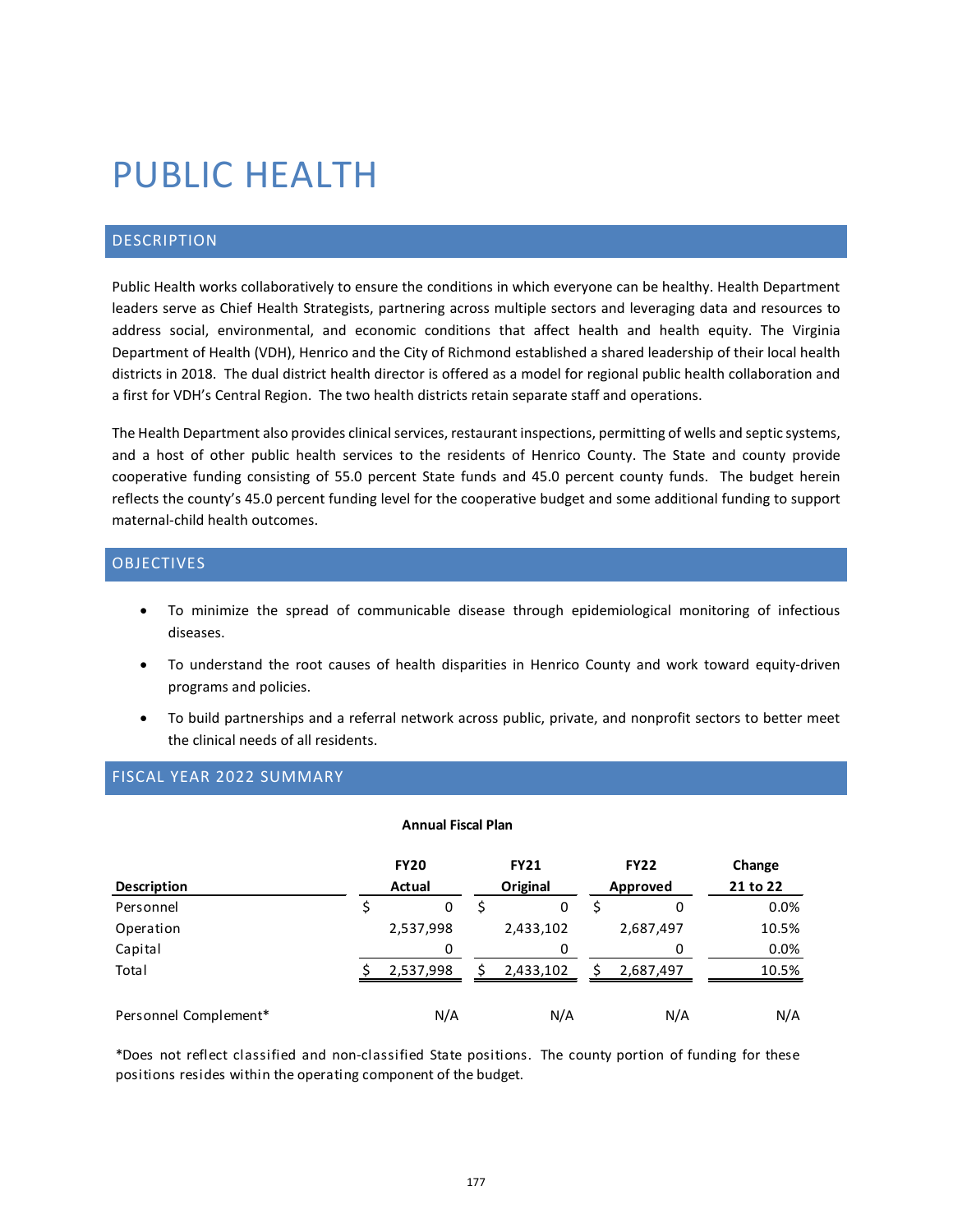#### *Public Health*

## PERFORMANCE MEASURES

|                                       | <b>FY20</b> | <b>FY21</b> | <b>FY22</b> | Change<br>21 to 22 |
|---------------------------------------|-------------|-------------|-------------|--------------------|
| Workload Measures                     |             |             |             |                    |
| <b>Maternity Visits</b>               | 1,500       | 500         |             | (500)              |
| COVID-19 Vaccines Distributed*        | N/A         | N/A         | $1000+$     | 0                  |
| COVID-19 Navigation*                  | N/A         | N/A         | 300         | 300                |
| <b>Nursing Home Screening</b>         | 700         | 700         | 700         | 0                  |
| <b>Food Service Protection Visits</b> | 3,500       | 3,500       | 3,500       | 0                  |
| WIC Average Monthly Participation     | 4,800       | 4,800       | 4,800       | 0                  |
| Number of Clinic Patients             | 6,200       | 6,200       | 5,000       | (1,200)            |
| Number of Clinic Patient Visits       | 14,100      | 13,100      | 12,500      | (600)              |
| Animal Bite Response                  | 610         | 610         | 610         | 0                  |
| Outbreak Response                     | 41          | 41          | 41          | 0                  |
| <b>Maternity Navigation</b>           |             | TBD         | 150         | <b>TBD</b>         |

\*New Measures added in 2021

## OBJECTIVES (CONT.)

• To offer services that are community-informed, culturally appropriate, and designed to address the evolving needs of our county.

## SERVICES

The Health Department has 3 locations throughout the county and provides the following services:

Women, Infants and Children (WIC)

• Nutrition education, food vouchers for eligible pregnant, breast-feeding & postpartum women, and children up to age 5

Environmental Health

- Restaurant inspections
- Well and septic tank permits
- Day care facility inspections
- Rabies information

Vital Records

• Death, Marriage, Divorce, & Birth certificates

Family Planning & Maternity Care

- Family Planning services: screening tests, birth control methods & counseling
- Pregnancy tests
- Medical care for pregnant women